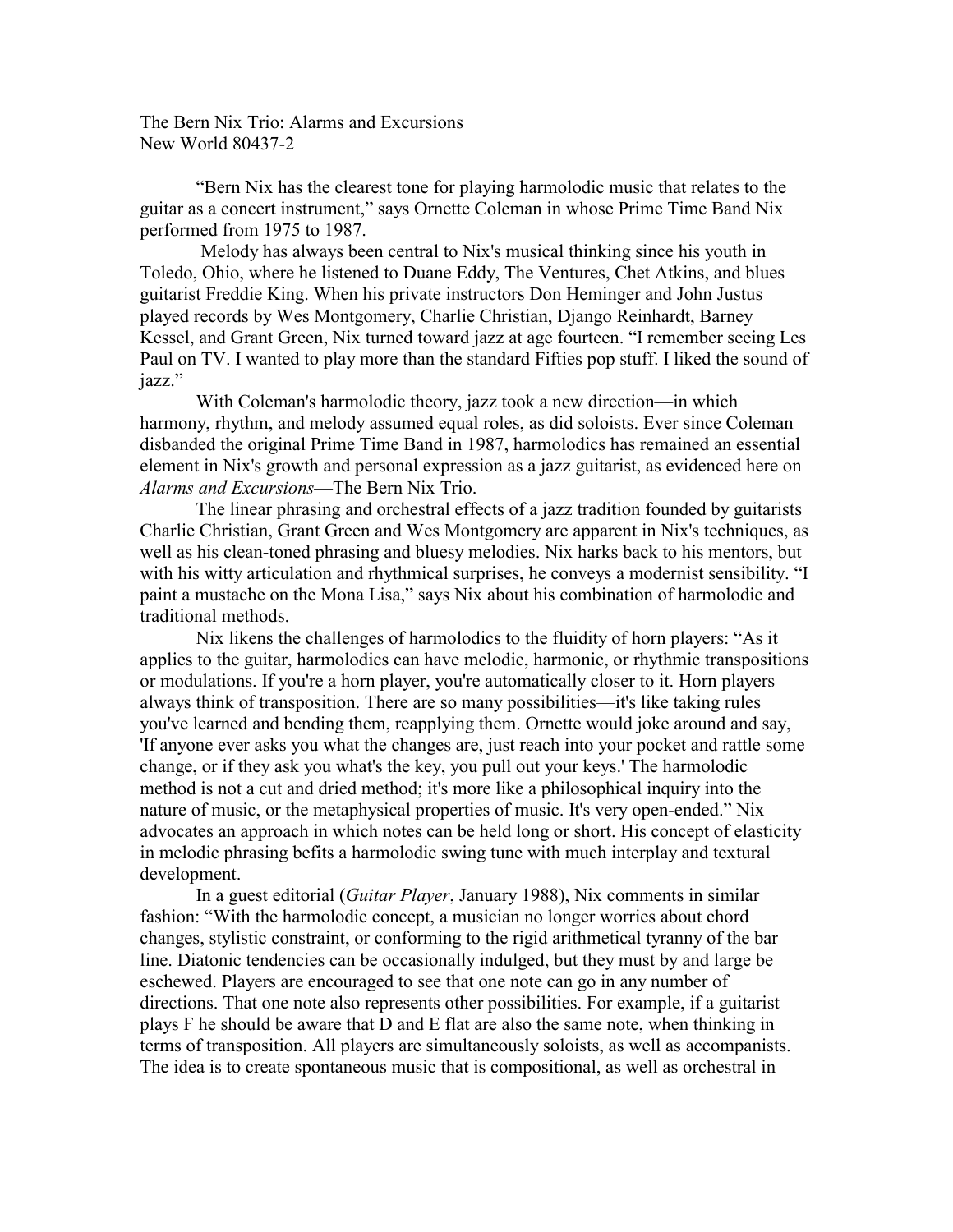scope. The intriguing thing about the harmolodic theory is that you constantly confront one metaphysical problem after another in trying to ascertain what it really is."

 A sense of exploration embodies Nix's thinking, which he sought to investigate in a trio setting in the Mid-Eighties with bassist William Parker and drummer David Capello. He utilized his trio to pursue his soloist capabilities more fully than he had in Prime Time and to compose in a more linear and textural vein while retaining his harmolodic identity.

Working initially with Capello in street theater, Nix later played small downtown venues in New York City with his trio. Through these efforts, the Bern Nix Trio developed a distinctive sound full of witty interpolations, haunting lyricism and serpentine melodies.

Aside from his trio work, Nix has recorded and performed with saxophonist James Chance's post-punk bands, in political and satirical sketches with saxophonist Ed Montgomery, and with actress Robbie McCauley, as well as performing incidental music for Theater for the New City and with performance artist Iris Lord at Verna Gillis's Soundscape.

Nix warmly embraced the non-traditional phrasing on saxophonist Jemeel Moondoc's "Nostalgia In Times Square." And in eclectic duos with Arto Lindsay on Kip Hanrahan's orchestral "Coup d'etat" and in performance with guitarist Elliott Sharp at various downtown venues in New York City, Nix has exhibited his ability to share musical ideas with artists who espouse diverse musical approaches.

From his work in the ensemble String Faced, Nix brings bassist Fred Hopkins and drummer Newman Baker to replace his regular trio members for this release.

In much of Nix's music, he doesn't think in terms of bar lines and key signatures. With an open-ended approach to structure, his trio can take different aspects of melody and develop them as motives. "I like to leave it open to the personalities of the players," he says. "The tunes can be freely interpreted in a democratic way without yielding to chaos. There's not the hierarchy found in standard jazz or classical music. I'll harmonize the melodic interval, but won't necessarily use the 'correct' chord," Nix says. His use of quartal harmonies (voicing in fourths) makes his sound ambiguous. "I might put a third in the bass, use a voicing in fourths or a cluster on guitar," said Nix.

 On "Z Jam Blues," whose title is a pun on the traditional "C Jam Blues", Nix constructs four sections that can be played off and repeated any number of times around the basic themes. Nix's guitar states a bluesy melody with Fred Hopkins playing an E flat variation on bass as an ostinato figure, while Newman Baker on drums plays in a freetime variation of the melodic motive. Nix's later repeated refrains rollick back and forth as they refer to different parts of the melody to give the piece thematic unity.

"Acuity" is a duo between Nix and Newman Baker. The guitar opens with repeated pointillistic figures setting up an anti phonic pattern. As the pace quickens, Baker's cymbals slash, yielding to his long improvisational drum solo marked by a variety of rolls and cymbal textures. The guitar repeats its figure at an even higher intensity. "You have to be on your toes to play it," said Nix in explanation of the tune's title and the skills required of the musicians.

In the tradition of Wes Montgomery, Nix uses octaves and plays off melodic themes on "Ballad for L." Although it comes off as a traditional romantic ballad, Nix mixes up harmonic and melodic intervals to give it an ironic edge. "It's my tribute to the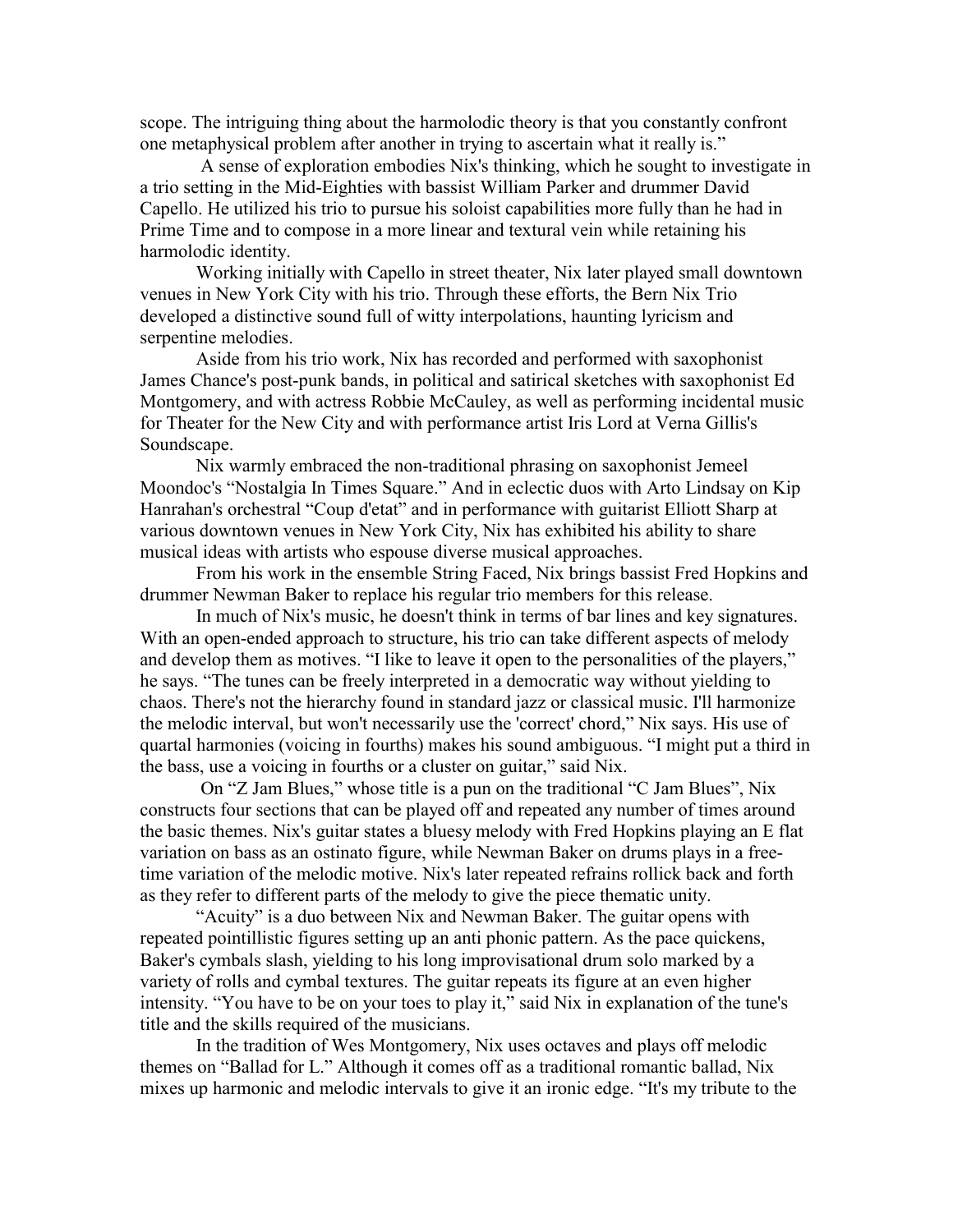futility of naive, romantic love," he says. With its repeated scalar runs and staircase figures, this slow ballad contrasts Nix's bright guitar with Hopkins's depth on bass. As a trio, they fragment harmonic lines or take one or two intervals from a melody to develop a new theme.

Adapted from the Thirties torch song later popularized by Charlie Parker on *Bird With Strings,* the tune "Just Friends" in Nix's hands is a fairly straight-ahead version, but the trio plays around with it a little. "Since you start in the key of G with a four-chord, you can think of it as a Lydian mode," Nix points out. "Much of the tune is descending two fives." Nix likes standards, and prefers to play them in a harmolodic vein while retaining much of the feel of the straight-ahead version. Hopkins's bass opens at a faster pace over Nix's widely spaced comping with Baker's drums embellishing in light textures. As the guitar is soloing, the bass falls to the background and the notes are stated closer together until all restate the opening theme.

With its quick shifts in pace, phrasing, and direction from single note lines to rhythmical clusters to fast-paced arpeggios, "Desert Storm" is Nix's antiwar song. "It's a harmolodic free bop tune with a traditional feel to it. Sometimes, I'll extrapolate from chord changes," he says. Following a straight-ahead swing pattern with syncopated rhythms, "Desert Storm" draws on standard jazz phrasing. There are no chord changes, but Nix uses melodic intervals openly. There's a lot of interplay with one musician picking up on the phrasing of another. "You could look at it as a modal vamp, but I chose to play it more openly," he adds. Baker's drum solo sets hard edges against slashing textures. Hopkins's bass solo maintains a deep vibrato. At the end, the guitar reenters on a bright high note alongside the drums.

"Let's Don't" is Nix's harmolodic safe-sex song. "It's my postmodern reply to Cole Porter's "Let's Do It" in this age of latex." On this cut, Nix briefly falls into strumming like Freddie Green, a tongue-in-cheek reference to the jazz tradition. His widely spaced single notes often end on chordal refrains. In dark tones, he cautiously understates his theme. Lyrically clean tones are interspersed with many variations in rhythm. Shifts in tempi are marked by bright lines and a growing rhythmical density, starting out on a dominant chord with a tri-tone in the bass vamp.

While he was growing up Nix heard blues guitarist Freddie King play "Driving Sideways." Nix drew on the song's title to develop his harmolodic concept on "Driving Sideways Backwards." Employing his own melody, Nix juxtaposes his dark single lines with bright playful refrains to develop motives, melodic paraphrases, and permutations that give "Driving Sideways Backwards" a dense, rhythmical feel. Hopkins's bass rumbles underneath Nix's scalar runs and the trio repeats refrains turned forward and backward before restating the opening theme and slowing down at the end. "The tune has some harmonic free association even though there was no coke or cigars on the date," laughs Nix.

Both "Pat's Theme" and "Ballad for L" were written from 1975 to 1976 when Nix was living in a loft with Ornette Coleman on Prince Street in New York City's SoHo district. "I dedicated 'Pat's Theme' to a friend who's been supportive of my artistic development over the years," Nix says. The trio plays out front before stating a melody, with Hopkins's arco bass and Nix's pitch variations and bent notes. Nix combines single note lines against scalar refrains and chordal strumming. The tone of the piece darkens, punctuated with bright notes and descending chordal refrains. Baker's cymbal roars like a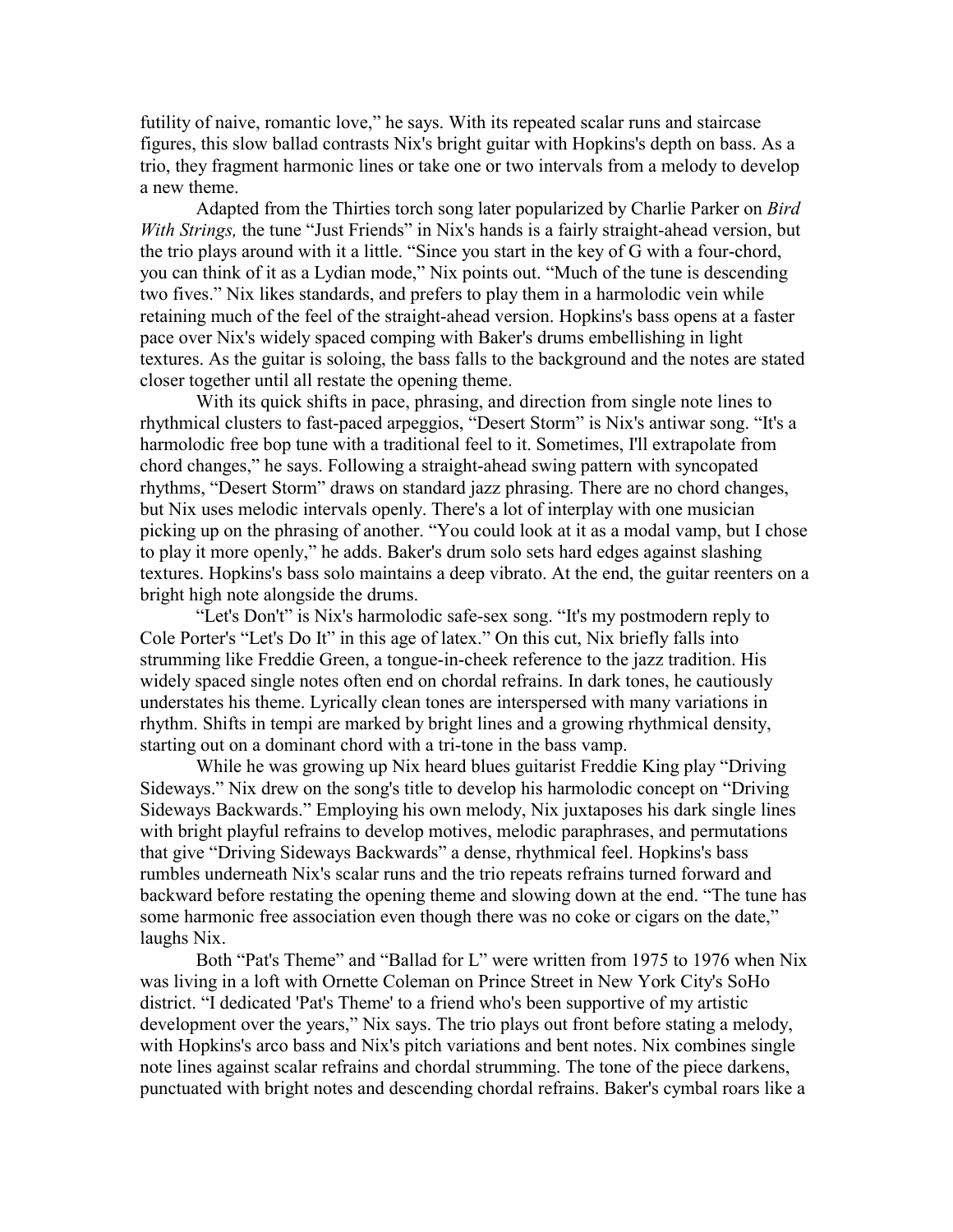gong. "We play off the chord changes. It's a simple straight-ahead tune. We extend melody and harmony. I like to integrate harmolodics with tradition. The song itself sounds like an introduction to something. So you could think of it as an intro within an intro," Nix says.

The closing cut, "Boundaries," has neither bar lines nor precise points of rest. Nix has written a tune to some extent based on a diminished scale, which allows his trio to play around with notions about the boundaries in music. "I want to blur tonality," he says: "We have no precise harmony, no precise tonal reference." One might think of the trio on "Boundaries" as three actors speaking with no set text in three separate spontaneous dialogues that develop simultaneously. "I use a lot of octave displacement here," says Nix. It's a tricky melody to play."

 With a strong respect for the guitar jazz tradition, Nix reinterprets melodies and harmonies through his technical innovations without adopting any use of electronic devices: "A lot of guitarists today use a lot of gadgets. I want to create a new sound on the guitar without them."

 "The mystery of improvisation has always intrigued me," he says. With his trio, that mystery lies in the spontaneous interplay, in the call-and-response patterns, and in the open ways in which what comes next delicately speaks to tradition, yet feels modern. —*Robert Hicks*

Robert Hicks is a freelance writer who contributes to Jazziz, Downbeat, The Villager, Guitar Player, Bass Player, and Coda.

## **SELECTED DISCOGRAPHY**

Coleman, Ornette.*Virgin Beauty.* Portrait PRT44301.

- *\_\_\_. Opening the Caravan of Dreams.* Caravan of Dreams CDP 85001.
- *\_\_\_. Of Human Feelings.* Antilles ANLP200I.
- *\_\_\_. Body Meta.* Artist House Alt 1.
- *\_\_\_. Dancing in YourHead.* A&M/Horizon SP 722.

Cortez, Jayne. *Maintain Control.* Bola Press Records BP8601.

- *\_\_\_. Everywhere Drums.* Bola Press Records 9001.
- *\_\_\_. Unsubmissive Blues.* Bola Press Records BP800I.

Hemphill, Julius. *The New York Loft Jazz Sessions-Wildflowers* 4 Douglas NMDP7048. Jackson, Ronald Shannon. *Eye On You.* About Time AT1003.

## **SELECTED BIBLIOGRAPHY**

Hicks, Robert. "On Guitar—Bern Nix." *Gallery Magazine,* January, 19925.

\_\_\_."Bern Nix's Guitar Mixes Humor and Moodiness."*The Villager,* February 24, 1993.

Johnson, Martin. "Don't Bop Your Budget." *New York Newsday* September 6, 1991.

\_\_\_."What's Up With Bern Nix." *Pulse Magazine,* April, 1993.

Mandel, Howard. "Bern Nix: The Un-Wave." *Guitar World,* January, 1983.

Nix, Bern. "Great Art, Sad Profession." *Guitar Player* January, 1988.

Watson, Ben. "Punk Jazz." *The Wire,* November, 1991.

*Just Friends* written by Sam M. Lewis and John Klenner and published by EMI/Robbins Music, ASCAP.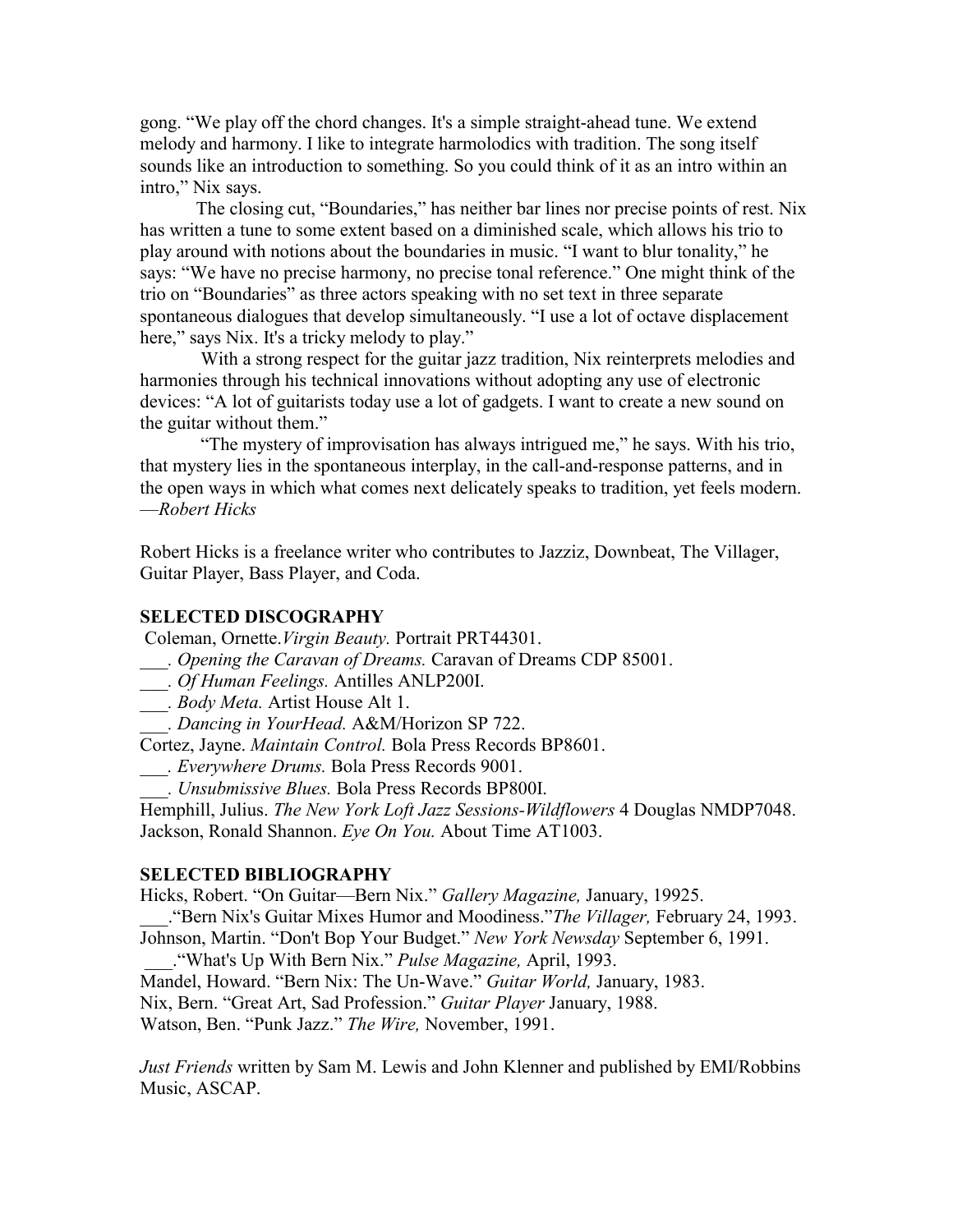All other compositions written and published by Bern Nix. Producer: Wayne Horvitz Executive Producer: Arthur Moorhead Engineer: Joe Ferla Recorded January 25 and 26, 1993 at Sear Sound, New York, NY Mastering: Nelson Wong, New York Digital design: Stephen Byram Artwork: Jonathon Rosen

I wish to publicly acknowledge support given by the following in my musical development and the furtherance of my career: Ornette Coleman and the members of the original Prime Time Band, my family, Iris Lord, Patricia Schnapp. This recording was made possible with a grant from the Lila Wallace-Reader's Digest Fund.

p 1993 © 1993 Recorded Anthology of American Music, Inc. All rights reserved.

Bern Nix, guitar; Fred Hopkins, acoustic bass; Newman Baker, drums

1 Z Jam Blues (3:54) 2 Acuity (7:46) 3 Ballad for  $L(5:13)$ 4 Just Friends (4:57) 5 Desert Storm (4:48) 6 Let's Don't (7:58) 7 Driving Sideways Backwards (4:21) 8 Pat's Theme (5:23) 9 Boundaries (4:51)

## FOR NEW WORLD RECORDS:

Herman E. Krawitz, President; Paul Marotta, Managing Director; Paul M. Tai, Director of Artists and Repertory; Lisa Kahlden, Director of Information Technology; Virginia Hayward, Administrative Associate; Mojisola Oké, Bookkeeper

RECORDED ANTHOLOGY OF AMERICAN MUSIC, INC., BOARD OF TRUSTEES: Francis Goelet, Chairman; David Hamilton, Treasurer; Milton Babbitt; Emanuel Gerard; Adolph Green; Rita Hauser; Herman E. Krawitz; Arthur Moorhead; Elizabeth Ostrow; Don Roberts; Patrick Smith; Frank Stanton.

## **NO PART OF THIS RECORDING MAY BE COPIED OR REPRODUCED WITHOUT WRITTEN PERMISSION OF R.A.A.M., INC.**

**NEW WORLD RECORDS 16 Penn Plaza #835 NEW YORK, NY 10001-1820 TEL 212.290-1680 FAX 212.290-1685 Website: [www.newworldrecords.org](http://www.newworldrecords.org/) email: [info@newworldrecords.org](mailto:newworldrecords@erols.com)**